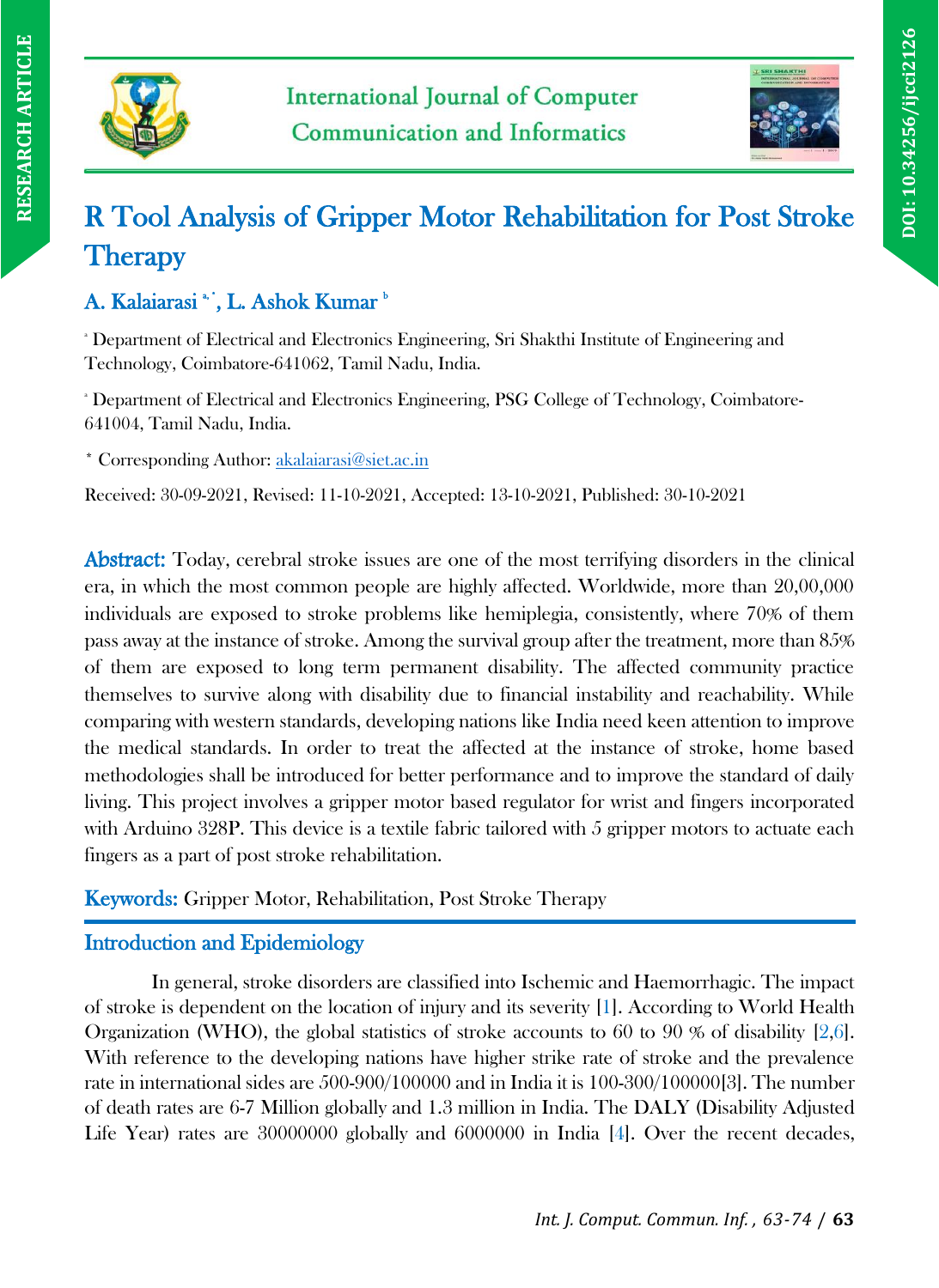standards of stroke cases are decremented by 2% in global map whereas there is an incremental rate of 6% in developing countries [5]. The global and Indian Scenario is listed in the Table 1.

|                | <b>International Scenario</b> |             |                     | <b>Indian Scenario</b>  |             |             |  |
|----------------|-------------------------------|-------------|---------------------|-------------------------|-------------|-------------|--|
| S. No.         | Country                       | Incidental  | Prevalence          | <b>State</b>            | Incidental  | Prevalence  |  |
|                | America                       | 0.9 Million | 4.8 Million Mumbai  |                         | 0.2 Million | 1.4 Million |  |
| $\overline{2}$ | Africa                        | 0.7 Million | 1.6 Million Kolkata |                         | 0.1 Million | 1.2 Million |  |
| 3              | South East Asia 1.8 Million   |             |                     | 4.5 Million West Bengal | 1.1 Million | 1.5 Million |  |
| 4              | Western Pacific 3.3 Million   |             |                     | 9.1 Million Tamil Nadu  | 1.3 Million | 1.6 Million |  |

Table 1 International and Indian Scenario of Incidence and Prevalence of Stroke

## Design Methodology

The device integrates a reflexive exercise machine with kinetic exercise. The general block diagram is shown in Figure 1. The rehabilitation device consists of a battery, Arduino microcontroller, servo gripper motors, nylon threads and a textile based glove. The battery used to power the whole system is lead acid type. The control is programmed in high performance lower power Arduino Uno microcontroller chip, ATMEGA 328. Five servo gripper motors that rotate to up to 180 degree is used to actuate the fingers. The motor is connected to the fingers using strong nylon threads tailored to the cotton fabric glove. The force is transmitted through the strings to cause the flexion and extension of the fingers. The microcontroller is programmed to operate the motors in both individual and combination modes to attain different functionalities The functioning of this system shown in Figure 1 is involved in the actuation of the fingers responding to extension and flexion of the hand movement. The movement of the fingers is based on the signal received from the ports of Embedded code which drives the circuit and the control circuit is shown in figure 1. The servo-gripper motor acts as an actuator which facilitates with self-lock mechanism to set with position, speed and force. The switch, when turned on, enables the servo-gripper motor to facilitate each finger with on and off control i.e flexion and extension, providing the essential torque at different angles even to hold a small object.

When the motors are rotated at specific speed at one direction, a linear pulling force is transmitted through the strings to cause the flexion of fingers and when they are rotated in the opposite direction, it causes release of the threads and thereby making the fingers to extend. The threads are selected to be of desired length and strength and are mounted on a textile based glove so as to provide support and comfort to the patient. This on and off control is extended to all the fingers thereby enabling the patient to hold and release an object in grip.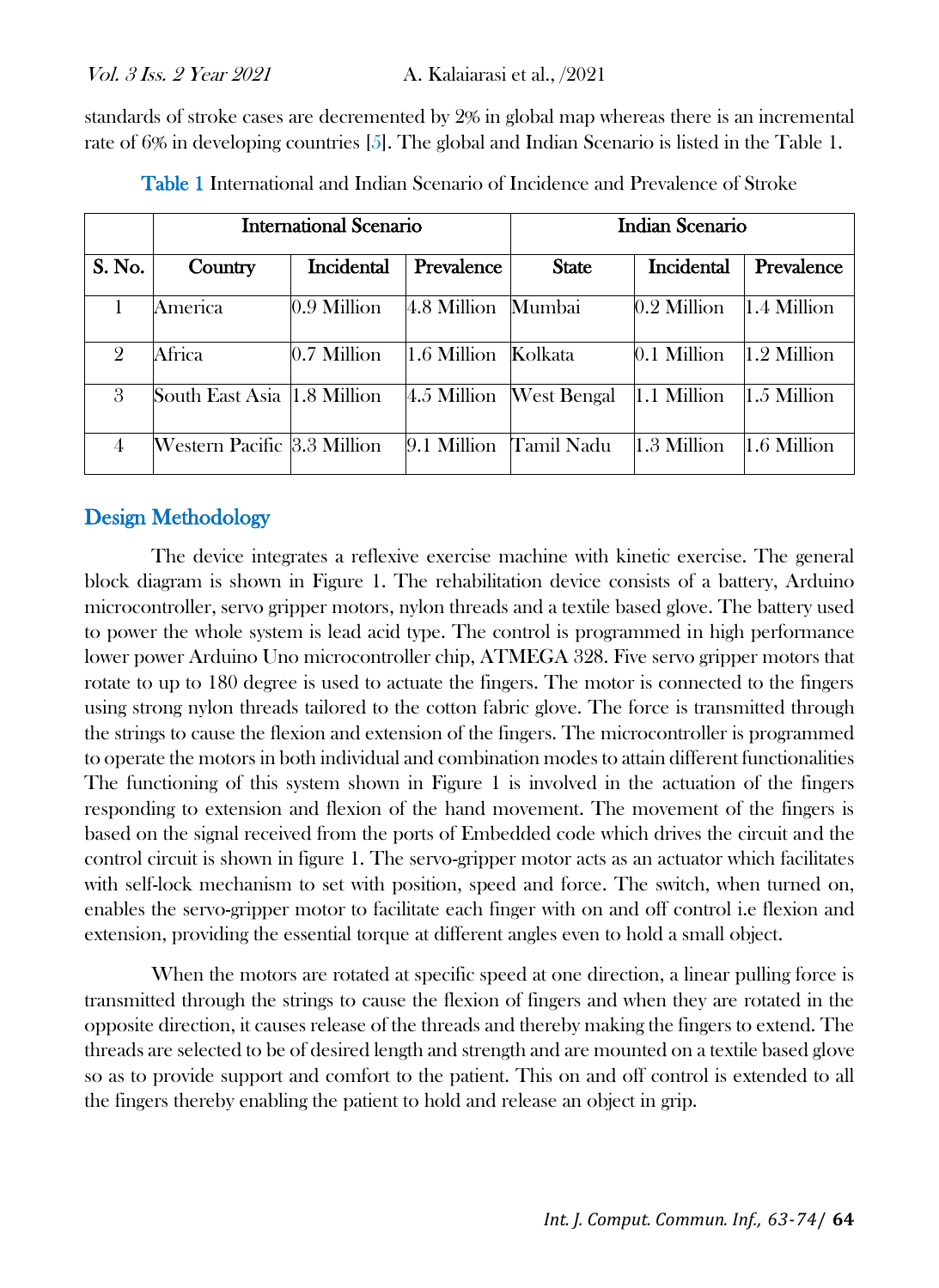

Figure 1 Control circuit of the Gripper motor for motor based rehabilitation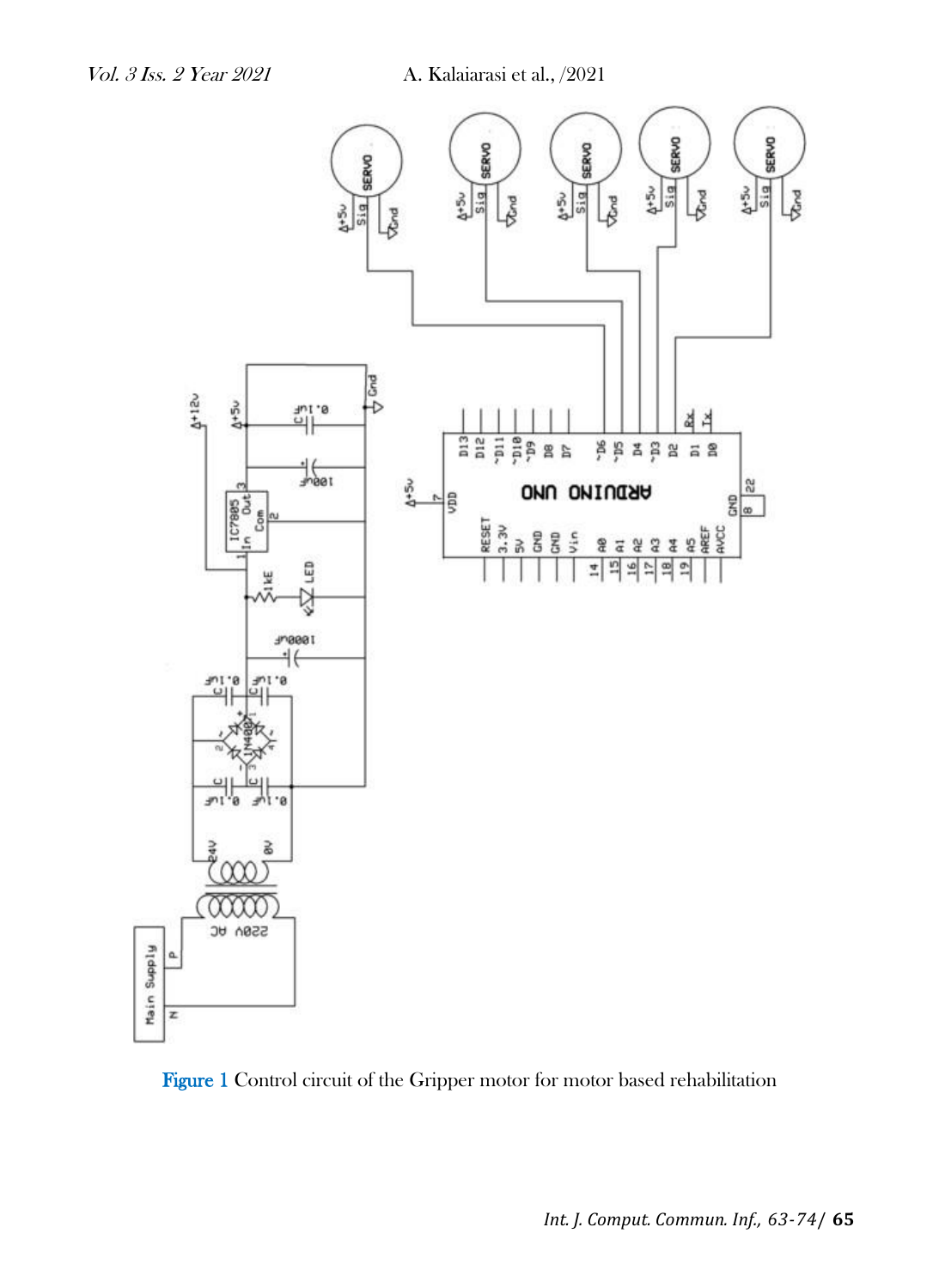

Figure 2 Experimental setup of Rehabilitation using Gripper Motor

## Result Analysis and Discussion

A patient was reported with a known case of HTN (Hypertension). A periodic treatment was given over a period of 1 year to stabilize his blood pressure. On course of this treatment he was presented with complaint of numbness of left upper and lower limb. The patient was diagnosed with posterior circulation Cerebral- Vascular Accident (CVA) due to hypertension in the areas of Left Cerebellar bilateral occipital / Pons / midbrain / left thalamic infract. The patient was hospitalized and given adequate medical assistance for improving his health care status. Adequate physiotherapy measures were provided to him based on his condition during the course of hospital treatment. The patient developed some state of sense in his upper and lower limb and was able stand and walk with the support of two attenders, yet the tasks of holding and lifting objects for the accomplishment of daily living was a challenge for the patient. Hence the patient was assisted with the physiotherapy at the hospital. After a period of stay at the hospital the patient had developed some distress and was willing to move home. Considering his conditions, and after consultation from the physiotherapists the patient opted for home based rehabilitation therapy

### A. Fugl Meyer Assessment report using Gripper Motor Actuated Rehabilitation systems

With reference to the assessment criteria set, the results displayed in table 2 were obtained from the patient after the experimental trial using the motor actuated rehabilitation system (gripper motor) with proper consent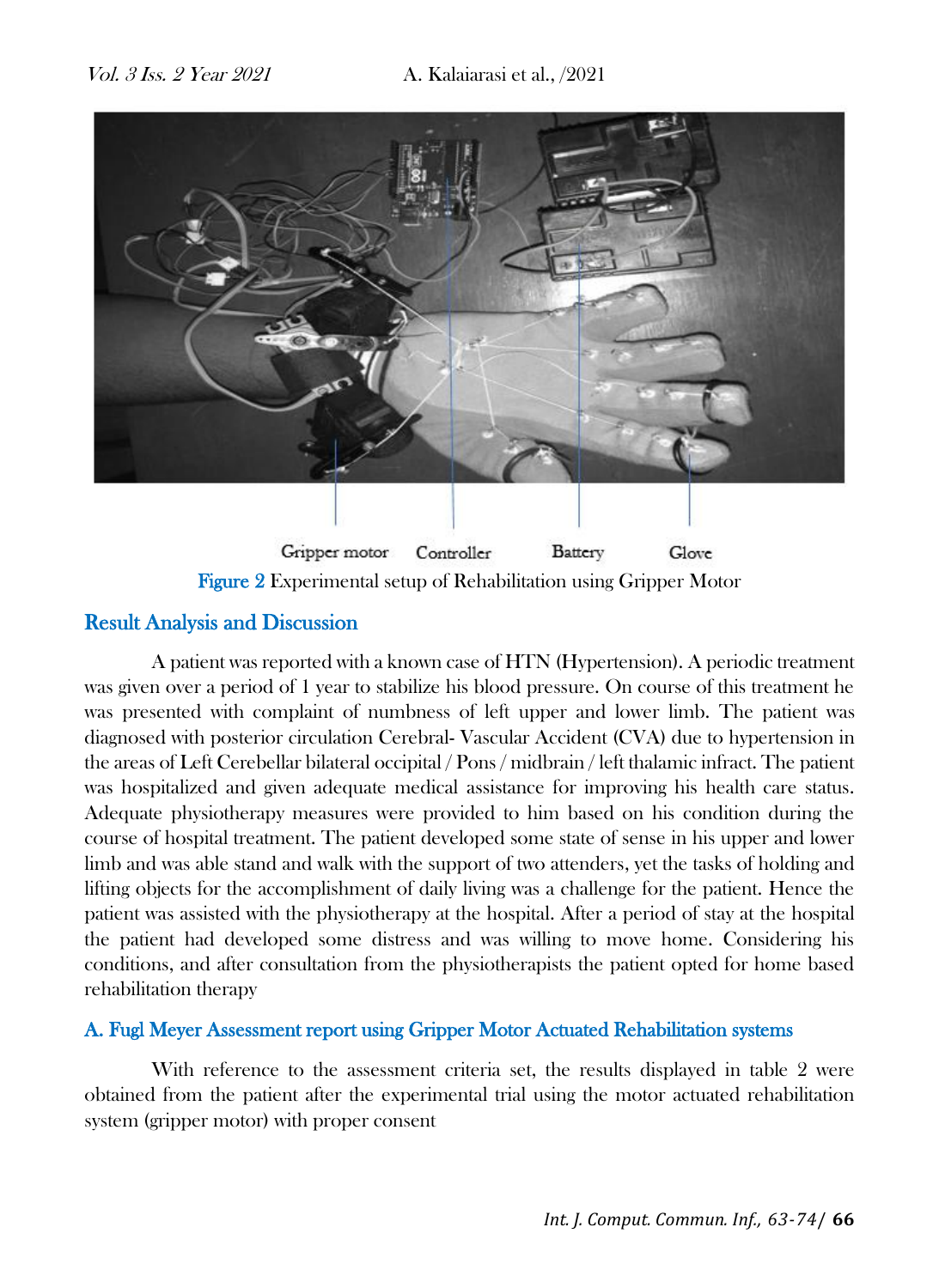Table 2. Fugl Meyer Assessment report for a patient using Motor Actuated Rehabilitation systems (Gripper motor)

| Parameter                                      | <b>Null</b><br>Partial<br>Full |                  | <b>Assessment</b> |                |                |                |
|------------------------------------------------|--------------------------------|------------------|-------------------|----------------|----------------|----------------|
| <b>Assessment</b>                              | <b>Scores</b>                  |                  |                   | Pre            | Mid            | Post           |
| <b>Upper Extremity</b>                         |                                |                  |                   |                |                |                |
| Flexors                                        | $\theta$                       | 1                | $\overline{2}$    | $\theta$       | $\theta$       | $\theta$       |
| <b>Extensors</b>                               | $\theta$                       | 1                | $\overline{2}$    | $\theta$       | 1              | $\mathbf{1}$   |
| <b>I.Reflex activity</b>                       | $\theta$                       | $\overline{2}$   | $\overline{4}$    | $\overline{0}$ | $\mathbf{1}$   | $\mathbf{1}$   |
| Shoulder retraction                            | $\overline{0}$                 | $\mathbf{1}$     | $\overline{2}$    | $\mathbf{1}$   | $\mathbf{1}$   | $\overline{2}$ |
| Shoulder elevation                             | $\boldsymbol{0}$               | 1                | $\overline{2}$    | 1              | $\mathbf{1}$   | $\mathbf{1}$   |
| Shoulder abduction                             | $\theta$                       | $\mathbf{1}$     | $\overline{2}$    | $\theta$       | $\theta$       | $\theta$       |
| Shoulder external rotation                     | $\overline{0}$                 | $\mathbf{1}$     | $\overline{2}$    | $\mathbf{1}$   | $\mathbf{1}$   | $\mathbf{1}$   |
| <b>Elbow</b> flexion                           | $\theta$                       | $\mathbf{1}$     | $\overline{2}$    | $\theta$       | $\theta$       | $\theta$       |
| Forearm supination                             | $\overline{0}$                 | $\mathbf{1}$     | $\overline{2}$    | $\mathbf{1}$   | $\mathbf{1}$   | $\mathbf{1}$   |
| Shoulder adduction                             | $\overline{0}$                 | $\mathbf{1}$     | $\overline{2}$    | $\mathbf{1}$   | $\mathbf{1}$   | $\overline{2}$ |
| Elbow extension                                | $\theta$                       | $\mathbf{1}$     | $\overline{2}$    | $\mathbf{1}$   | $\mathbf{1}$   | $\overline{2}$ |
| Forearm pronation                              | $\theta$                       | $\mathbf{1}$     | $\overline{2}$    | $\mathbf{1}$   | $\mathbf{1}$   | $\mathbf{1}$   |
| II. Volatile motion within synergies           | $\overline{0}$                 | 9                | 18                | $\overline{7}$ | $\overline{7}$ | 10             |
| Hand to lumbar spine                           | $\theta$                       | $\mathbf{1}$     | $\overline{2}$    | $\theta$       | $\theta$       | $\theta$       |
| Shoulder flexion                               | $\theta$                       | $\mathbf{1}$     | $\overline{2}$    | 1              | 1              | 1              |
| Pronation-supination                           | $\overline{0}$                 | $\mathbf{1}$     | $\overline{2}$    | $\overline{0}$ | $\theta$       | $\theta$       |
| III. Volitional motion mixing synergies        | $\theta$                       | $\boldsymbol{3}$ | 6                 | $\mathbf{1}$   | 1              | $\mathbf{1}$   |
| Shoulder abduction                             | $\overline{0}$                 | $\overline{1}$   | $\overline{2}$    | $\,1$          | $\,1$          | 1              |
| Shoulder flexion                               | $\overline{0}$                 | $\mathbf{1}$     | $\overline{2}$    | $\mathbf{1}$   | $\mathbf{1}$   | $\overline{2}$ |
| Pronation-supination                           | $\theta$                       | $\mathbf{1}$     | $\overline{2}$    | $\theta$       | $\mathbf{1}$   | $\overline{2}$ |
| <b>IV. Volitional motion with no synergies</b> | $\theta$                       | $\overline{3}$   | 6                 | $\sqrt{2}$     | $\overline{3}$ | $\overline{5}$ |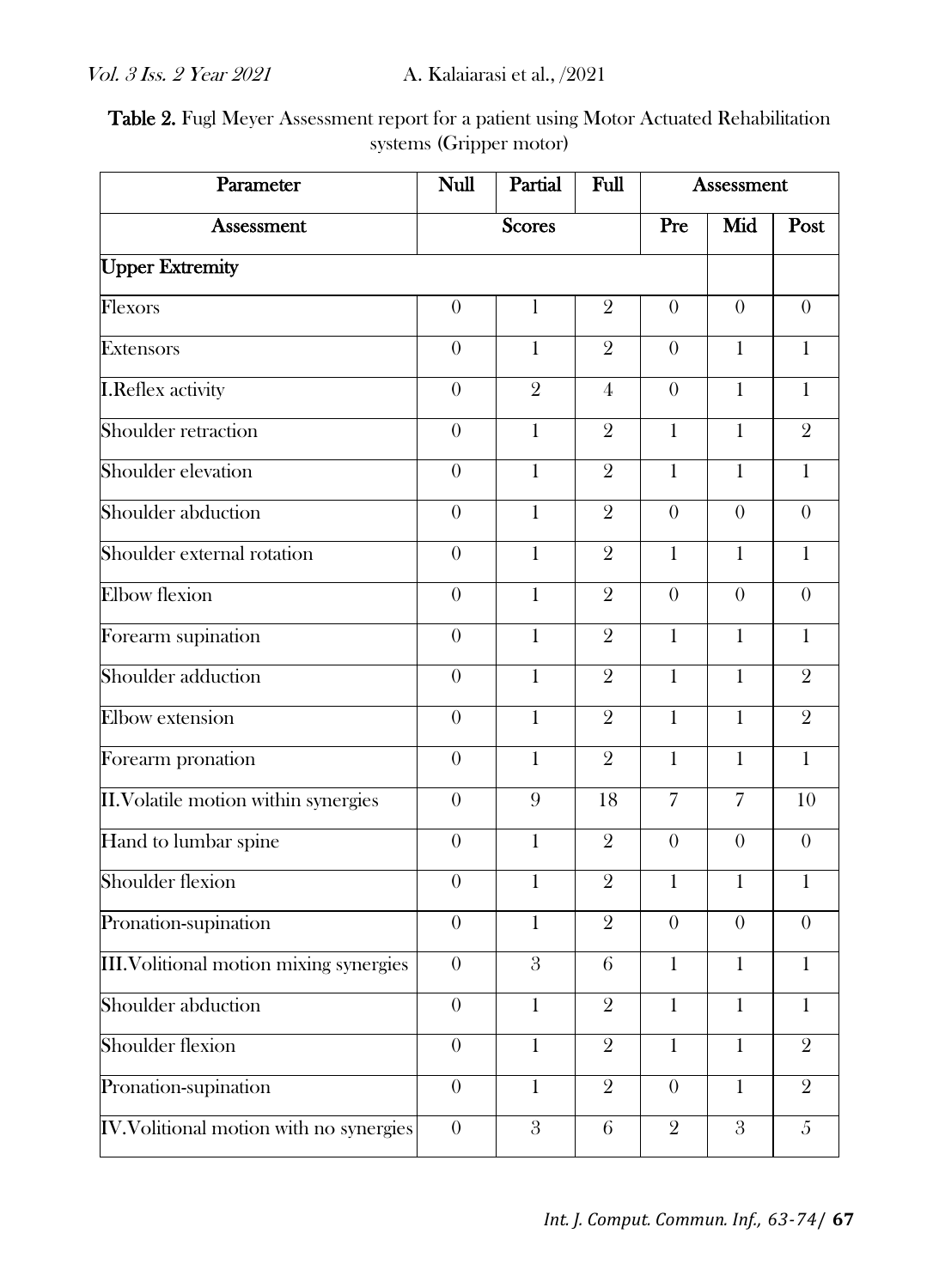| V.Normal reflex activity         | $\theta$         | $\mathbf{1}$   | $\overline{2}$  | $\mathbf{1}$   | 1              | $\overline{2}$ |
|----------------------------------|------------------|----------------|-----------------|----------------|----------------|----------------|
| <b>TOTAL A (Upper Extremity)</b> | $\overline{0}$   | 18             | $\overline{36}$ | 11             | 13             | 19             |
| <b>B.</b> Wrist                  |                  |                |                 |                |                |                |
| Stability at 15% dorsiflexion    | $\theta$         | $\mathbf{1}$   | $\overline{2}$  | $\theta$       | 1              | $\mathbf{1}$   |
| Repeated dorsiflexion            | $\theta$         | $\mathbf{1}$   | $\overline{2}$  | $\theta$       | $\overline{0}$ | $\overline{2}$ |
| Stability at 15% dorsiflexion    | $\overline{0}$   | $\mathbf{1}$   | $\overline{2}$  | $\mathbf{1}$   | $\overline{2}$ | $\overline{2}$ |
| Repeated dorsiflexion            | $\theta$         | $\mathbf{1}$   | $\overline{2}$  | $\mathbf{1}$   | $\mathbf{1}$   | $\overline{2}$ |
| Circumduction                    | $\theta$         | $\mathbf{1}$   | $\overline{2}$  | $\mathbf{1}$   | $\mathbf{1}$   | $\overline{2}$ |
| <b>B.Wrist</b>                   | $\theta$         | $\mathfrak{H}$ | 10              | 3              | 5              | 9              |
| C. Hand                          |                  |                |                 |                |                |                |
| <b>Mass flexion</b>              | $\theta$         | $\mathbf{1}$   | $\overline{2}$  | $\theta$       | $\overline{2}$ | $\overline{2}$ |
| Mass extension                   | $\overline{0}$   | $\overline{1}$ | $\overline{2}$  | $\mathbf{1}$   | $\overline{1}$ | $\overline{2}$ |
| Flexion in PIP and DIP           | $\theta$         | $\mathbf{1}$   | $\overline{2}$  | $\theta$       | $\overline{2}$ | $\mathbf{1}$   |
| Thumb adduction                  | $\theta$         | $\mathbf{1}$   | $\overline{2}$  | $\theta$       | $\mathbf{1}$   | $\overline{2}$ |
| Opposition                       | $\overline{0}$   | $\mathbf{1}$   | $\overline{2}$  | $\overline{0}$ | $\mathbf{1}$   | $\overline{2}$ |
| Cylinder grip                    | $\theta$         | $\mathbf{1}$   | $\overline{2}$  | $\mathbf{1}$   | $\mathbf{1}$   | $\mathbf{1}$   |
| Spherical grip                   | $\theta$         | $\mathbf{1}$   | $\overline{2}$  | $\mathbf{1}$   | $\mathbf{1}$   | $\mathbf 1$    |
| C.Hand                           | $\boldsymbol{0}$ | $\overline{7}$ | 14              | $\overline{3}$ | 8              | 11             |
| D. Coordination speed            |                  |                |                 |                |                |                |
| Tremor                           | $\theta$         | $\mathbf{1}$   | $\overline{2}$  | $\mathbf{1}$   | $\mathbf{1}$   | $\mathbf 1$    |
| <b>Dysmetria</b>                 | $\boldsymbol{0}$ | $\,1$          | $\sqrt{2}$      | $\,1$          | $\,1$          | $\mathbf{1}$   |
| Time                             | $\overline{0}$   | $\mathbf{1}$   | $\overline{2}$  | $\mathbf{1}$   | $\mathbf{1}$   | $\mathbf{1}$   |
| D.Coordination speed             | $\boldsymbol{0}$ | $\mathbf{3}$   | $\overline{6}$  | $\overline{3}$ | $\mathfrak{Z}$ | $\mathbf{3}$   |
| Total A-D                        | $\boldsymbol{0}$ | 33             | 66              | 20             | 30             | 42             |
| H. Sensation                     |                  |                |                 |                |                |                |
| Light touch upprarm, fore arm    | $\boldsymbol{0}$ | $\mathbf{1}$   | $\overline{2}$  | $\theta$       | $\mathbf{1}$   | $\overline{2}$ |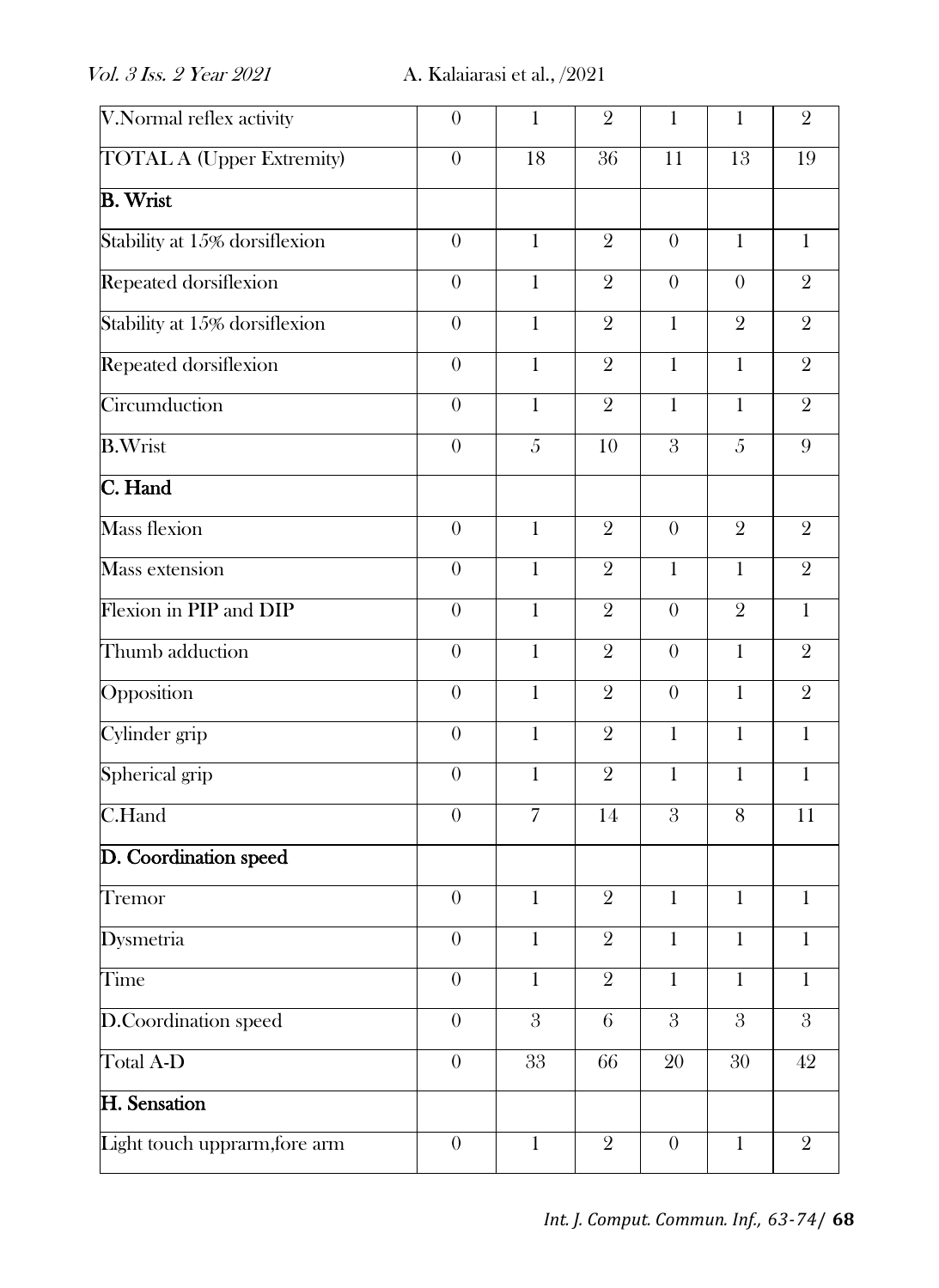| Light touch palmer surface of hand | $\theta$         | $\mathbf{1}$    | $\overline{2}$  | $\theta$       | $\mathbf{1}$    | $\mathbf 1$    |
|------------------------------------|------------------|-----------------|-----------------|----------------|-----------------|----------------|
| <b>Position Shoulder</b>           | $\overline{0}$   | $\overline{1}$  | $\overline{2}$  | $\overline{0}$ | $\overline{0}$  | $\overline{1}$ |
| <b>Position Elbow</b>              | $\theta$         | $\overline{1}$  | $\overline{2}$  | $\mathbf{1}$   | $\mathbf{1}$    | $\overline{2}$ |
| <b>Position Wrist</b>              | $\overline{0}$   | $\overline{1}$  | $\overline{2}$  | $\overline{0}$ | $\theta$        | $\overline{0}$ |
| Position thumb                     | $\theta$         | $\mathbf{1}$    | $\overline{2}$  | $\overline{0}$ | $\mathbf{1}$    | $\overline{2}$ |
| <b>H.Sensation</b>                 | $\boldsymbol{0}$ | $6\overline{6}$ | 12              | $\overline{1}$ | $\overline{4}$  | 8              |
| <b>I. Passive Joint Motion</b>     |                  |                 |                 |                |                 |                |
| Shoulder                           | $\boldsymbol{0}$ | $\overline{4}$  | 8               | $\overline{3}$ | $\mathfrak{z}$  | $\overline{4}$ |
| Elbow                              | $\theta$         | $\overline{2}$  | $\overline{4}$  | $\overline{2}$ | $\overline{3}$  | $\overline{4}$ |
| Forearm                            | $\overline{0}$   | $\overline{2}$  | $\overline{4}$  | $\mathbf{1}$   | $\overline{2}$  | $\overline{3}$ |
| Wrist                              | $\overline{0}$   | $\overline{2}$  | $\overline{4}$  | $\overline{2}$ | $\overline{3}$  | 3              |
| Fingers                            | $\theta$         | $\overline{2}$  | $\overline{4}$  | $\overline{2}$ | $\overline{2}$  | $\overline{2}$ |
| <b>I.Passive Joint Motion</b>      | $\overline{0}$   | 12              | $\overline{24}$ | 10             | $\overline{13}$ | 16             |
| J. Joint Pain                      |                  |                 |                 |                |                 |                |
| Shoulder                           | $\theta$         | $\overline{4}$  | 8               | $\overline{3}$ | $\overline{3}$  | $\overline{3}$ |
| Elbow                              | $\theta$         | $\overline{2}$  | $\overline{4}$  | $\overline{2}$ | $\overline{2}$  | $\overline{3}$ |
| Forearm                            | $\theta$         | $\overline{2}$  | $\overline{4}$  | $\overline{2}$ | $\overline{3}$  | $\overline{4}$ |
| Wrist                              | $\theta$         | $\overline{2}$  | $\overline{4}$  | $\overline{2}$ | $\overline{3}$  | $\overline{3}$ |
| Fingers                            | $\theta$         | $\overline{2}$  | $\overline{4}$  | $\overline{2}$ | $\mathfrak{z}$  | $\overline{3}$ |
| J. Joint Pain                      | $\theta$         | 12              | 24              | 11             | 14              | 17             |

## B. Graphical representation in terms of Scatter plot and Box plot

Table 3 figures out the consolidated report of the results obtained from the table 2. The consolidated scores obtained during pre, mid and post phases of assessment were consolidated in the table.

The scatter plot shown in figure 3 infers how the major parameters of Fugl Meyer Assessment are affected over the period of assessment. The x-axis predictor variable represents the number of weeks of assessment and the y-axis response variable represents the motion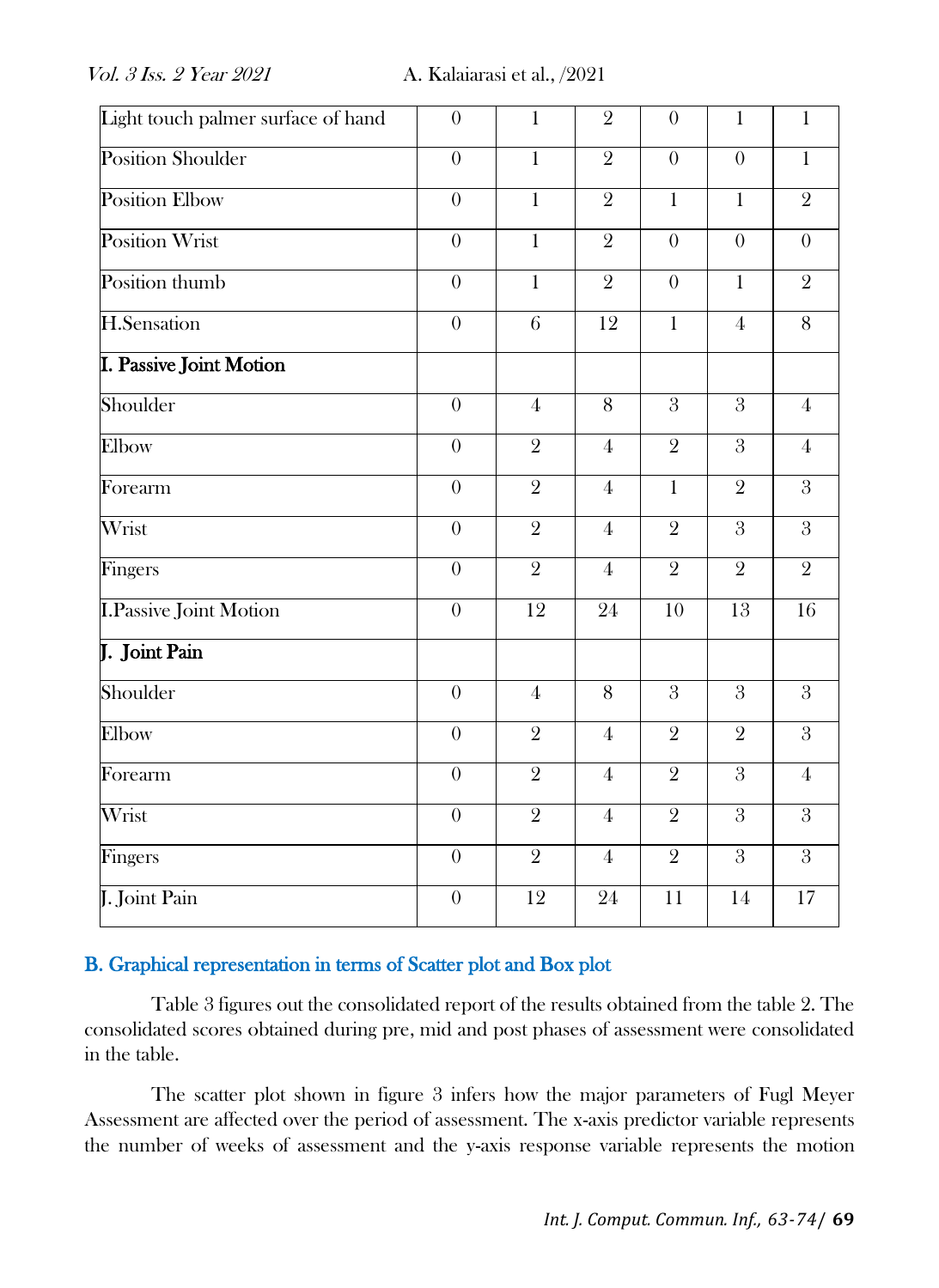parameters of Fugl Meyer Assessment. The linear scatter plot obtained across the weeks demonstrates a linear model of data with no outliers.

| Parameter             | Pre-assessment | Mid-assessment | Post-assessment |
|-----------------------|----------------|----------------|-----------------|
| A. Upper extremity    | 12             | 16             | 19              |
| <b>B.</b> Wrist       | 3              |                |                 |
| C. Hand               | З              | 8              | 11              |
| D. Coordination Speed | 3              | 3              |                 |
| Total A-D             | 21             | 32             | 42              |
| Sensation             |                | 4              | 8               |
| Joint pain            | 10             | 13             | 16              |
| Passive Joint Motion  | 11             | 14             | 17              |

#### Table 3 Consolidated Statement



Figure 3 Scatter plot for Motor Actuated Rehabilitation system (Gripper motor)

The corresponding boxplot shown in figure 4 also proves the evidence for a normalized, clean data with no outlier extremes. The factors of Sensation, coordination speed, Hand, Upper Extremity, Wrist proves to vary normally across the weeks and hence the predictor and response variables prove to be in a linear modelling.Thus, the plots ensure reasonable linear improvements over the scale.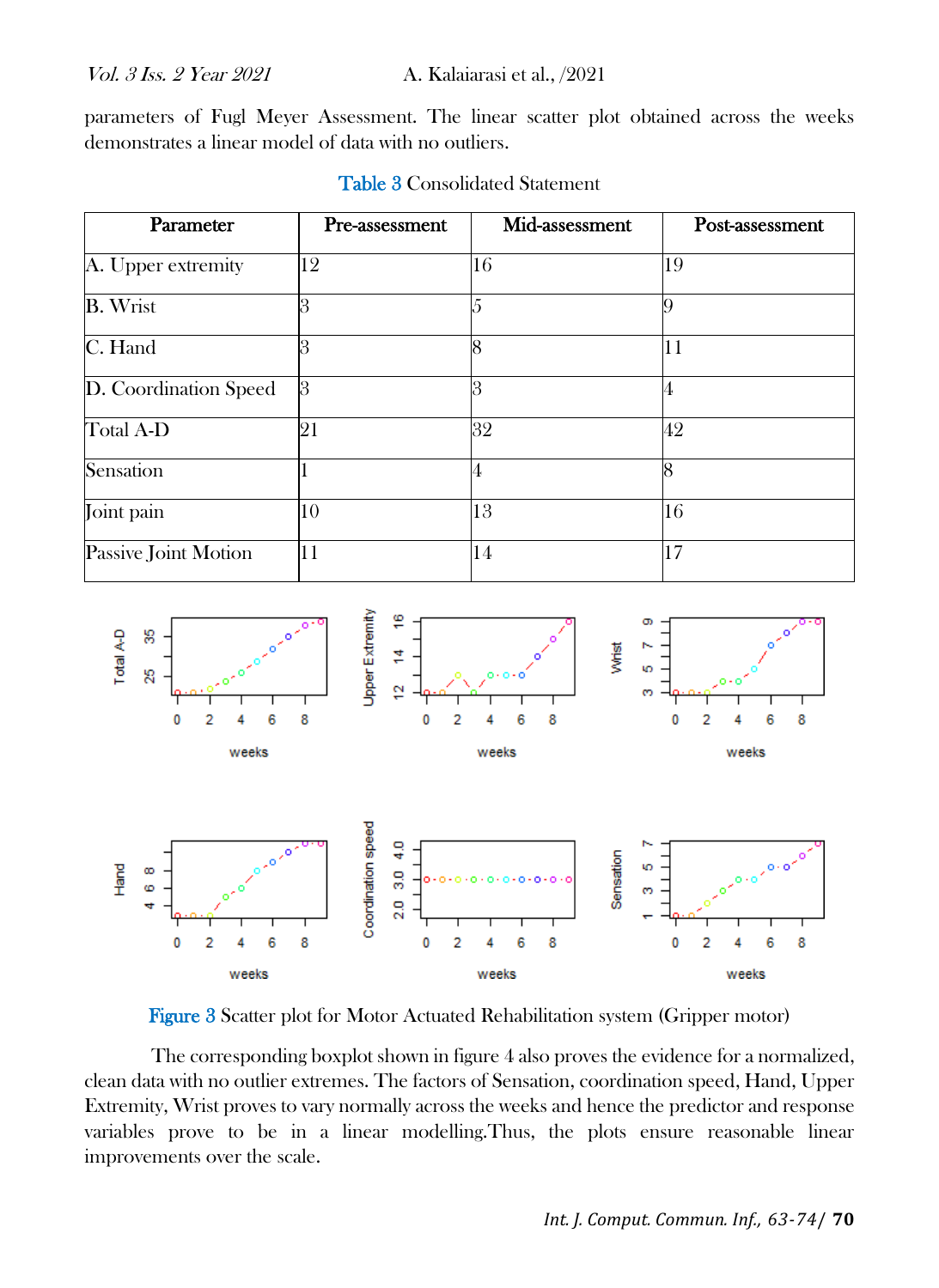

Figure 4 Box plot for Motor Actuated Rehabilitation system (Gripper motor)

#### C. R-Tool Analysis of The Proposed Systems

In order to deduce the computational complexity and human errors, the data obtained using Fugl Meyer Assessment is subjected to be analysed using R-tool. The data obtained from each patient is converted into an Electronic Health Record (EHR) and subjected to data cleansing. The cleansed data is converted into a Comma Seperated Value (.CSV) format. Each dataset is imported into the R-tool workspace using the command "read.csv". On execution of the code, the values of t,p, DoF (Degrees of Freedom), Mean Difference is extracted and it is listed in the table 4

| $\overline{\mathbf{S}}$ . No. | Pre | Post | t value | P value | DoF | Mean Diff |
|-------------------------------|-----|------|---------|---------|-----|-----------|
|                               | 21  | 44   | 1.8     | 0.11    | 6   | 5.348     |
| $\overline{2}$                | 22  | 43   | 1.8     | 0.11    | 6   | 5.751     |
| 3                             | 22  | 42   | 2.3     | 0.08    | 6   | 5.825     |
| 4                             | 18  | 36   | 1.8     | 0.14    | 6   | 4.715     |
| 5                             | 19  | 37   | 1.9     | 0.16    | 6   | 4.587     |

Table 4 Statistical analysis results

From the table 3, it is observed that, the difference between the pre assessment status at week 0 and the post assessment status at week 10 shows a reasonable improvement in the Kinematics of motion of the patients subjected to trial. Also, the obtained t- values from all the five experimental trials seem to be positive. The p-values have confirmed that there exists a mean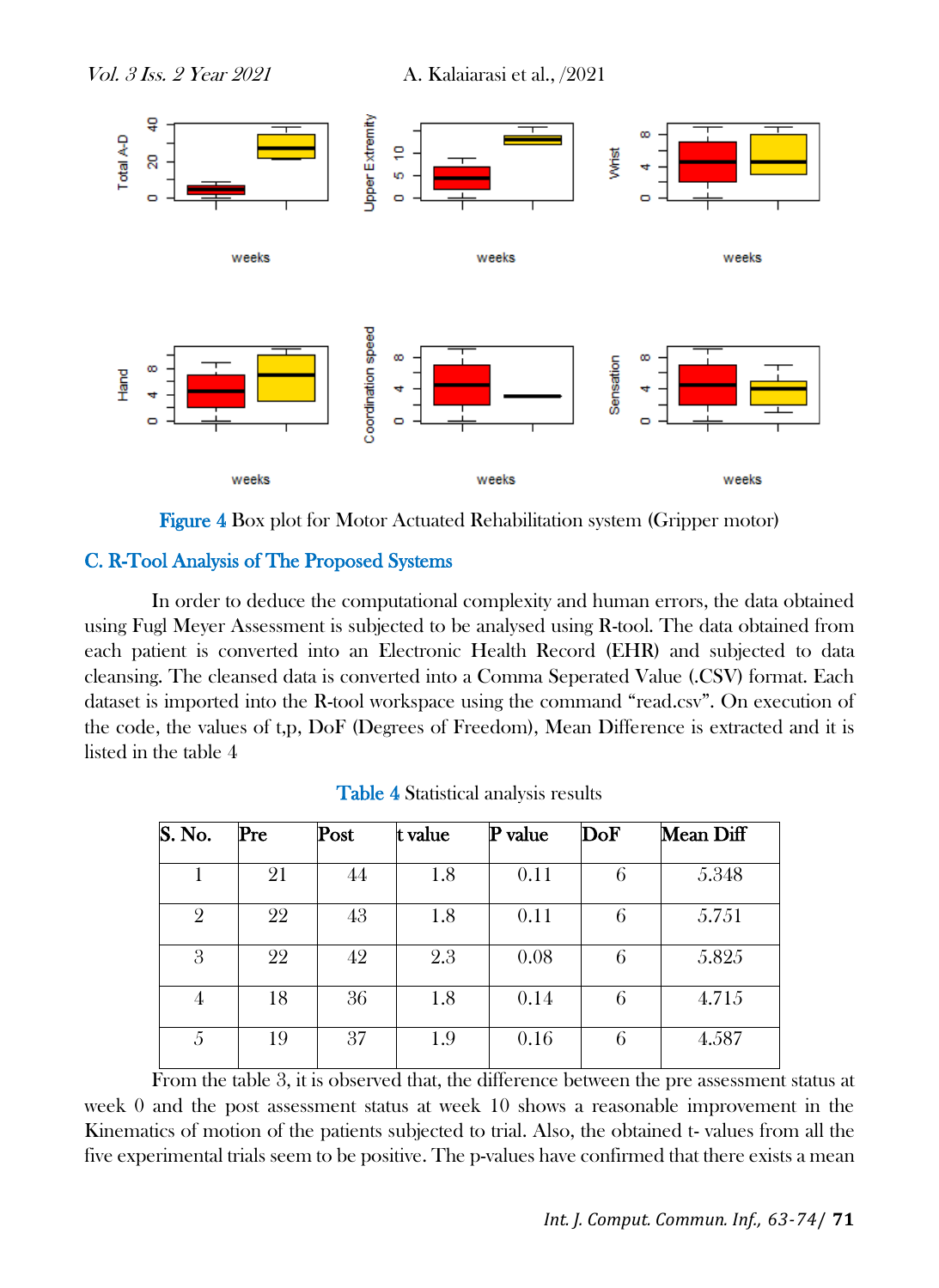difference between the two vectors  $\Delta m''$  and  $\Delta n''$  since they are greater than 0.05. The mean difference is said to be positive from the observed positive, t" values.

Even in this case of the assessment performed by therapist, the datasets favor alternate hypothesis that signifies there is a change in the assessment made across the weeks. This positive change thus drives the functionality of the product in improvising the patients motion control .Thus according to the various assessments done with the help of R tool the stability of the product is recognized. Hence the product proves to be helpful in bringing about the movements of the upper arm of the patient thus bringing about noteworthy changes in the lifestyle of the stroke survival group. After the execution of the above mentioned models and implying on various patients on home restoration premise, different parameters were estimated and looked at. The correlations depended on development, outline, and executions are listed in Table 5 which briefs the examination of different parameters acquired from the results of the device.

| Table 5 Result Analysis of the proposed systems for Upper Arm |
|---------------------------------------------------------------|
| Hemiplegia                                                    |

| S. No.          | Parameter                | <b>Result</b>     |  |  |
|-----------------|--------------------------|-------------------|--|--|
| $\mathbf{1}$    | <b>Energy Source</b>     | External          |  |  |
| $\overline{2}$  | Power Supply             | Single phase      |  |  |
| 3               | Storage                  | Lead Acid battery |  |  |
| $\overline{4}$  | Diversity                | Good              |  |  |
| $\overline{5}$  | <b>Hand Kinematics</b>   | Wrist & Fingers   |  |  |
| 6               | Cost of a supply source  | Low               |  |  |
| $\overline{7}$  | <b>Actuators</b>         | Gripper motor     |  |  |
| 8               | Force                    | Medium            |  |  |
| 9               | Loss                     | Minimum           |  |  |
| 10              | Control                  | Yes               |  |  |
| 11              | Portability              | Good              |  |  |
| 12              | Reliability              | Good              |  |  |
| 13              | Size                     | Medium            |  |  |
| 14              | Weight                   | Less              |  |  |
| $\overline{15}$ | Large force capabilities | Medium            |  |  |
| $\overline{16}$ | Design Cost              | Low               |  |  |
| 17              | Controller               | Arduino           |  |  |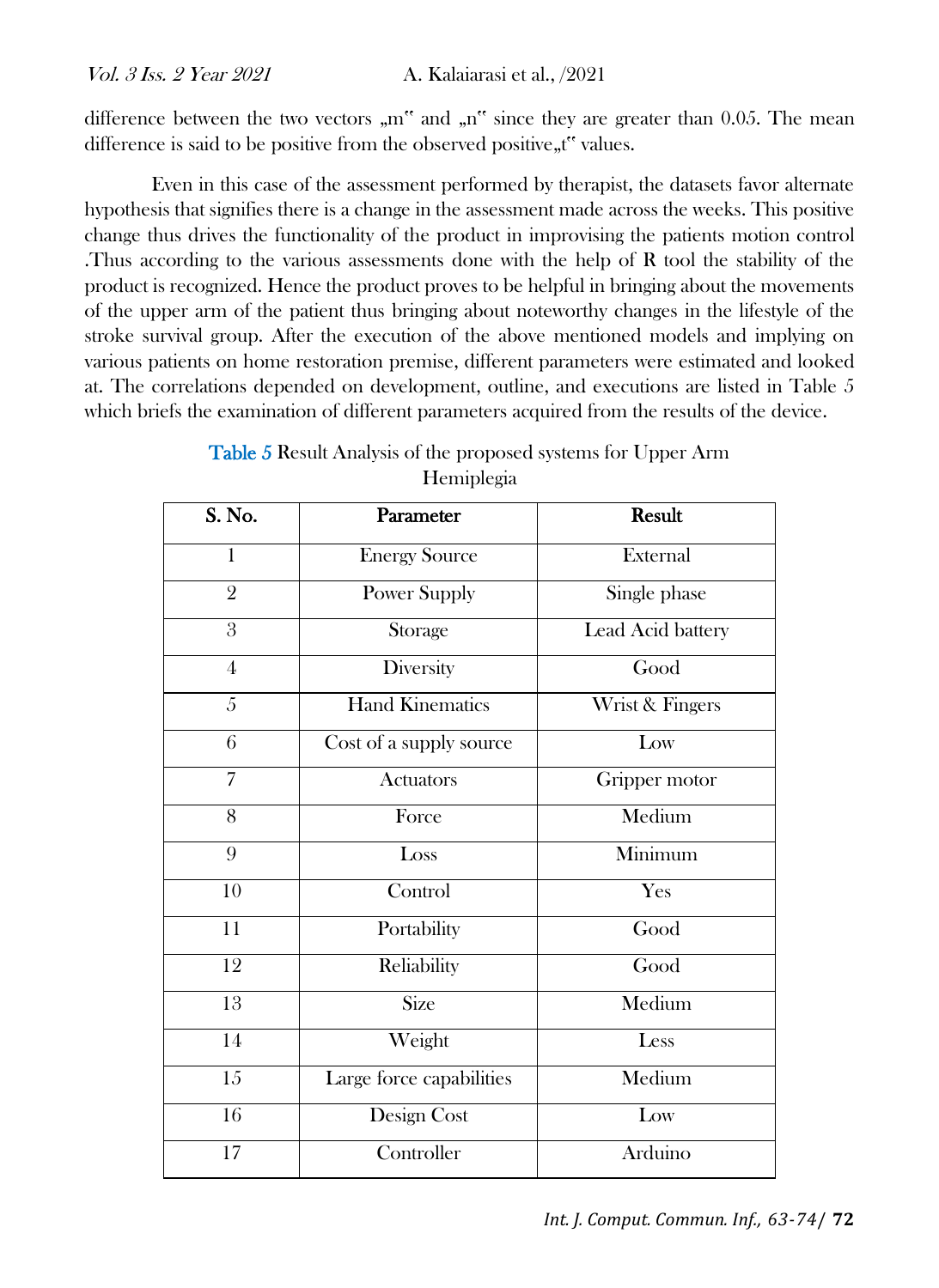## **Conclusion**

The outcome obtained from all the trial preliminaries adds that the rehabilitation device can be utilized for home based rehabilitation. The major advantages of this device are it is readily available, less time consumption and adequacy. The clinical professionals can also use the device for treatment purpose. On the other hand, this device can be extended to be used for Lower Arm Hemiplegia (LAH). The device can be developed with electromechanical frameworks which would help the patients to their lost motion skills.

## **References**

- [1] Ruidan Hu, Xiaoyan Wang, Zhihong Liu, Jiakun Hou, Yangyang Liu, Jinyi Tu, Miao Jia, Yue Liu & Hongzhen Zhou, (2020). Stigma, depression, and post-traumatic growth among Chinese stroke survivors: A longitudinal study examining patterns and correlations, Journal of Topics in Stroke Rehabilitation, 29, 16- 29. <https://doi.org/10.1080/10749357.2020.1864965>
- [2] Andreasen, D.S., Allen, S.K., & Backus, (2015). Exoskeleton with EMG Based Active Assistance for Rehabilitation, 9th International Conference on Rehabilitation Robotics, 2005. ICORR 2005, IEEE, 333-336.<https://doi.org/10.1109/ICORR.2005.1501113>
- [3] Jackson, P.L., Lafleur, M., Malouin, F., Richards, C., & Doyon, J. (2001). Potential Role of Mental Practice Using Motor Imagery in Neurologic Rehabilitation, Archives of Physical Medicine and Rehabilitation, 82, 1133-1141. <https://doi.org/10.1053/apmr.2001.24286>
- [4] Bansil Shalini, Prakash Neel, Kaye Joel, Wrigley Sandra, Manata Christina, Stevens-Haas Claire & Kurlan Roger, (2012). Movement Disorders after Stroke in Adults: A Review, Tremor and Other Hyperkinetic Movements, 1-7. <http://doi.org/10.5334/tohm.110>
- [5] Chen W., Hopfner F., Becktepe J.S., & Deuschl G., (2017). Rest Tremor Revisited: Parkinson's Disease and Other Disorders, Translational Neurodegeneration, 6. <https://doi.org/10.1186/s40035-017-0086-4>
- [6] World Health Organization., (2019). Preventing Chronic Diseases: A vital investment, World Health Organization, Geneva, Switzerland. <https://apps.who.int/iris/handle/10665/43314>

## Funding :

No funding was received for conducting this study.